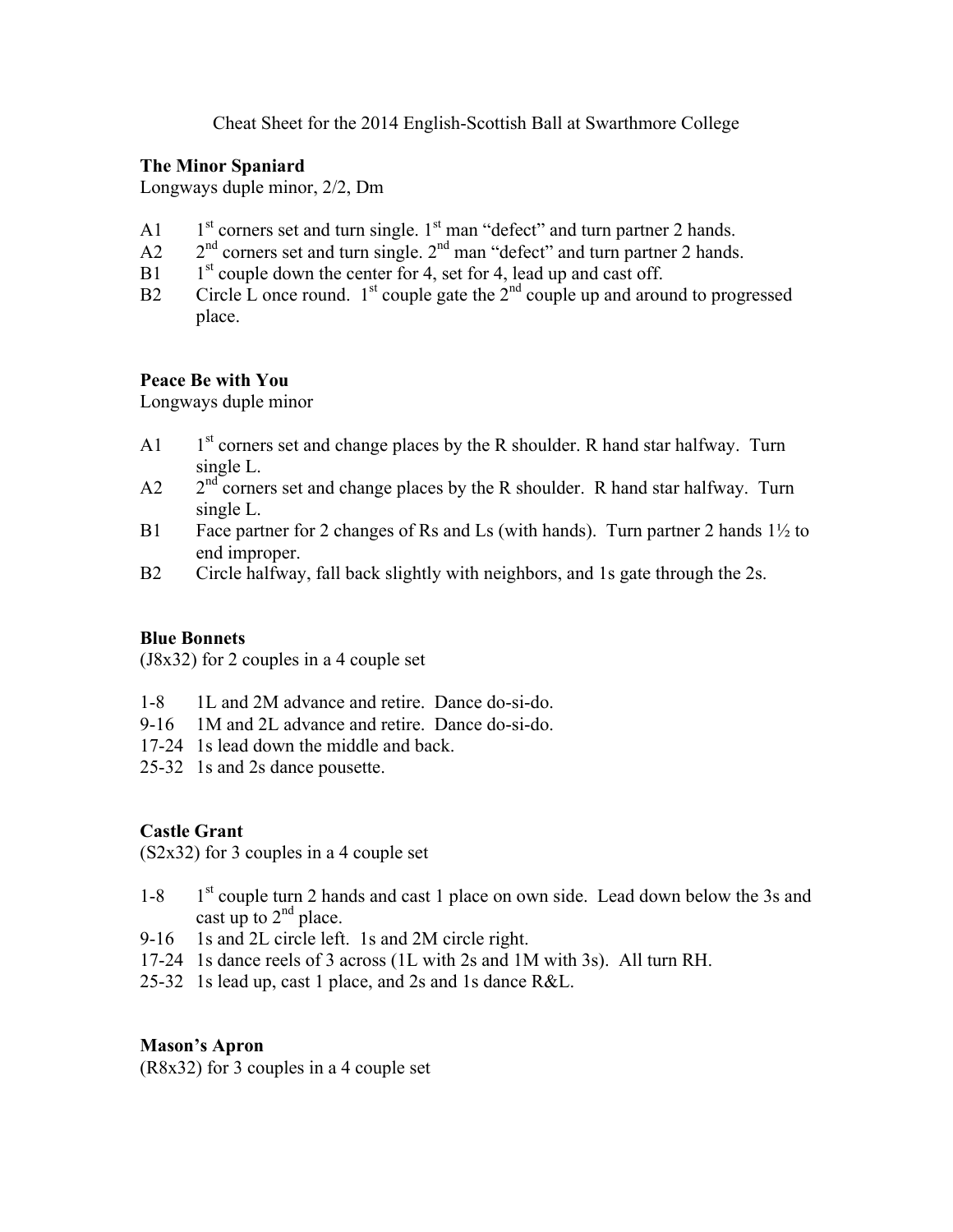- 1-8 1s turn RH, cast to  $2<sup>nd</sup>$  place, cross RH. 1s cast around  $1<sup>st</sup>$  corner to form lines of 3 across with 2s and 3s.
- 9-16 1s set and turn RH to opposite sides between 2s and 3s. 1s set and turn RH to face  $1<sup>st</sup>$  corners.
- 17-24 1s set and turn 1<sup>st</sup> corners 2H, set and turn 2<sup>nd</sup> corners 2H.
- 25-32 1s dance reels of 3 on opposite sides giving L shoulder to  $1<sup>st</sup>$  corners and cross to own sides.

## **Autumn in Amherst**

Longways duple minor, 2/2, D

- A Set R and honor partner, turn single L. Turn partner L hand. Turn neighbor R hand. Circle L halfway and fall back.
- B Women change places R. Men change places L. Women draw partners halfway round in a draw poussette (CCW), continuing to move out into a line of 4, 1s facing up, 2s facing down (men in the center).

Lead forward a double and back.

All cast R simultaneously to progressed places on opposite side of the set. Partners change places passing R shoulder.

# **Jack's Maggot**

Longways duple minor

- A1  $1<sup>st</sup>$  man hey with the women, passing  $2<sup>nd</sup>$  woman by the R.
- A2  $1<sup>st</sup>$  woman hey with the men, passing  $2<sup>nd</sup>$  man by the L.
- B1 R hands across, L hands back.
- B2  $1<sup>st</sup> corners change, 2<sup>nd</sup> corners change. Circle halfway. Is cast to 2<sup>nd</sup> place while$ the 2s lead up.

## **Helena**

Four couple longways set

- A1 Up a double and back. Set to partner and 2 hand turn partner halfway.
- A2 Down a double and back. Set to partner and 2 hand turn partner halfway.
- B1 Middle couples half figure 8 through nearest end couple. The same foursome circle L halfway and fall back with neighbor.
- B2 Face that neighbor. 3 changes of a grand chain around the whole set. Turn partner 2 hands, ending in progressed positions: 3, 1, 4, 2.

## **Balquidder Strathspey**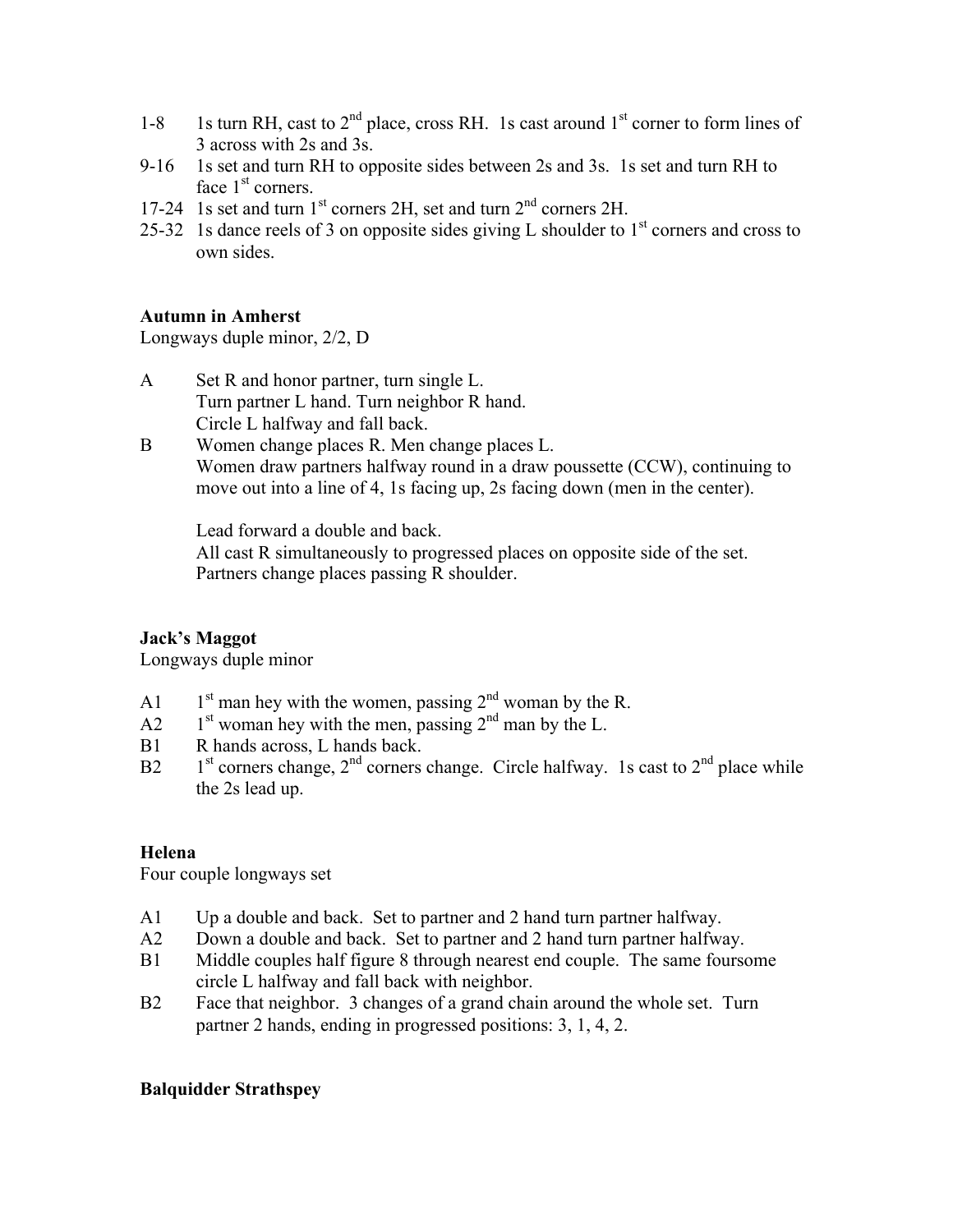(S8x32) for 3 couples in a 4 couple set

- 1-8 1s cross down and dance mirror reels of 3 on opposite sides.
- 9-16 1s cross down to dance mirror reels of 3 on own sides.
- 17-24 1s dance down 1 place and set to each other, dance up and cast to face  $1<sup>st</sup>$  corners.
- 25-32 1s turn 1<sup>st</sup> corners RH and partner LH. Turn 2<sup>nd</sup> corner RH and partners LH.

#### **Fair Jenny's Jig**

(J8x32) for 3 couples in a 4 couple set

- 1-8 1s set, cast 1 place, set and RH turn halfway to face  $1<sup>st</sup>$  corners.
- 9-16 1s turn  $1^{st}$  corners LH, turn partner RH, turn  $2^{nd}$  corners LH and turn partner RH to end in  $2<sup>nd</sup>$  place on own sides.
- 17-24 1s dance reels of 3 on sides (R shoulder to  $2<sup>nd</sup>$  corner to start) ending back to back facing own sides.
- 25-32 1s dance double triangles ending in  $2<sup>nd</sup>$  place.

## **Simplicity Swing**

Improper contra dance

- A1 Neighbors balance and swing.
- A2 Circle L  $\frac{3}{4}$  and partner swing.
- B1 Long lines go forward and back. Ladies chain across.
- B2 Star L. Look away from star for new neighbor to do-si-do.

## **Bar a Bar**

Longways duple minor

- A1 All face corner, dance in to meet, turn single R into a circle L once round.
- A2 Neighbors lead out, lead back. Partners dance back to back.
- $B = 1<sup>st</sup>$  corners change,  $2<sup>nd</sup>$  corners change. Women lead through men and cast back. 1s face 2s, lead forward a double and fall back. 2s cast, as 1s lead up. Partners turn halfway (to original place). Half poussette CCW (1W and 2M forward to begin).

## **Lord Byron's Fancy**

Longways duple minor

- A1  $1<sup>st</sup>$  corners set (1<sup>st</sup> man moving forward, 2<sup>nd</sup> woman moving back and then back to place).  $1<sup>st</sup>$  corners turn 2 hands round.
- $A2$   $2<sup>nd</sup>$  corners set (1<sup>st</sup> woman moving forward, 2<sup>nd</sup> man moving back and then back to pace).  $2<sup>nd</sup>$  corners turn 2 hands round.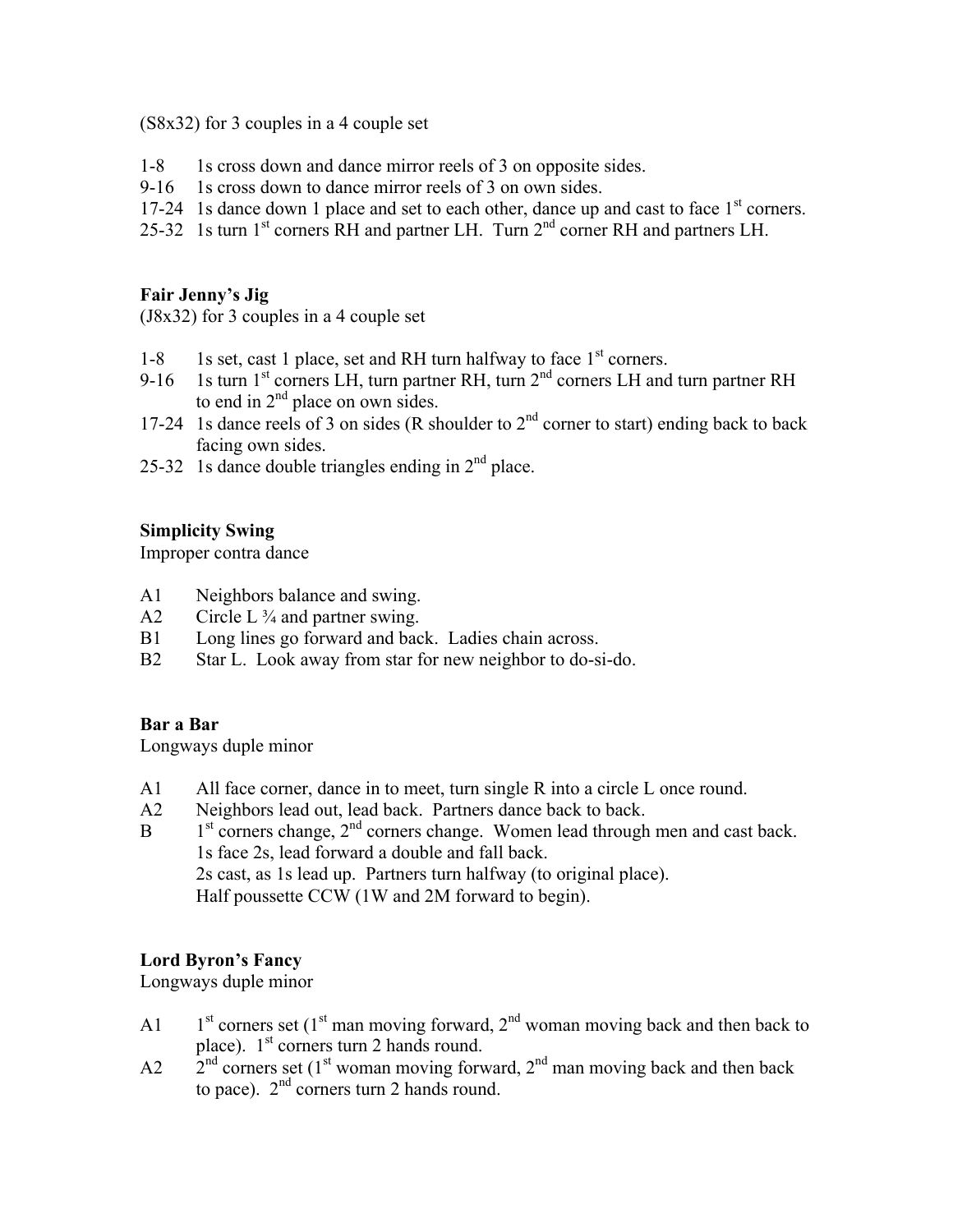B Partners do-si-do.

Clap: together, partner R, together, partner L, repeat.  $1<sup>st</sup>$  couple cast to  $2<sup>nd</sup>$  place while the  $2<sup>nd</sup>$  couple leads up.

#### **Mad Robin**

Longways duple minor

- A1  $1<sup>st</sup>$  man turn  $2<sup>nd</sup>$  woman R hand and partner L hand.  $1<sup>st</sup>$  man cast to second place,  $2<sup>nd</sup>$  man moving up.
- A2  $1<sup>st</sup>$  woman turn partner L and  $2<sup>nd</sup>$  man R. 1<sup>st</sup> woman cast to second place,  $2<sup>nd</sup>$ woman moving up.
- $B1$  1st woman dance up the middle one place and down the outside to progressed place, *while* 1<sup>st</sup> man dance up the outside one place and down the middle to progressed place. 1s turn 2 hands.
- $B2 \frac{1}{2}$ <sup>nd</sup> woman dance down the middle and up the outside, *while*  $2^{nd}$  man dance down the outside and up the middle. 2s turn 2 hands.

#### **Joie de Vivre**

(J8x32) for 3 couples in a 4 couple set

- 1-8 1s set and cast 1 place. 1s dance down between 3s and cast back to  $2<sup>nd</sup>$  place on own sides.
- 9-16 2s, 1s, and 3s turn RH and chase halfway round clockwise.
- 17-24 3s, 1s, and 2s dance do-si-do, set and turn partners RH halfway for allemande.
- 25-32 3s, 1s, and 2s dance allemande.

#### **A Passing Fancy**

(S6x32) for 2 couples in a 4 couple set

- 1-8 1s and 2s dance R&L.
- 9-16 1s lead down crossing below 2s and cast to top. 1s cross RH and cast to  $2<sup>nd</sup>$  place.
- 17-24 2s and 1s set and cross RH. 2s and 1s set and turn RH halfway.
- 25-32 2s and 1s promenade.

## **Rest and Be Thankful**

(R8x32) for 3 couples in a 4 couple set

- 1-8 1s cross RH and cast 1 place, cross Lh and cast (lady up and man down) to meet 1<sup>st</sup> corners in promenade hold.
- 9-16 1s with 1<sup>st</sup> corners dance halfway round behind  $2<sup>nd</sup>$  corner to 3<sup>rd</sup> corner *while*  $2<sup>nd</sup>$ corners advance and retire. 1s turn LH to meet  $2<sup>nd</sup>$  corners in promenade hold.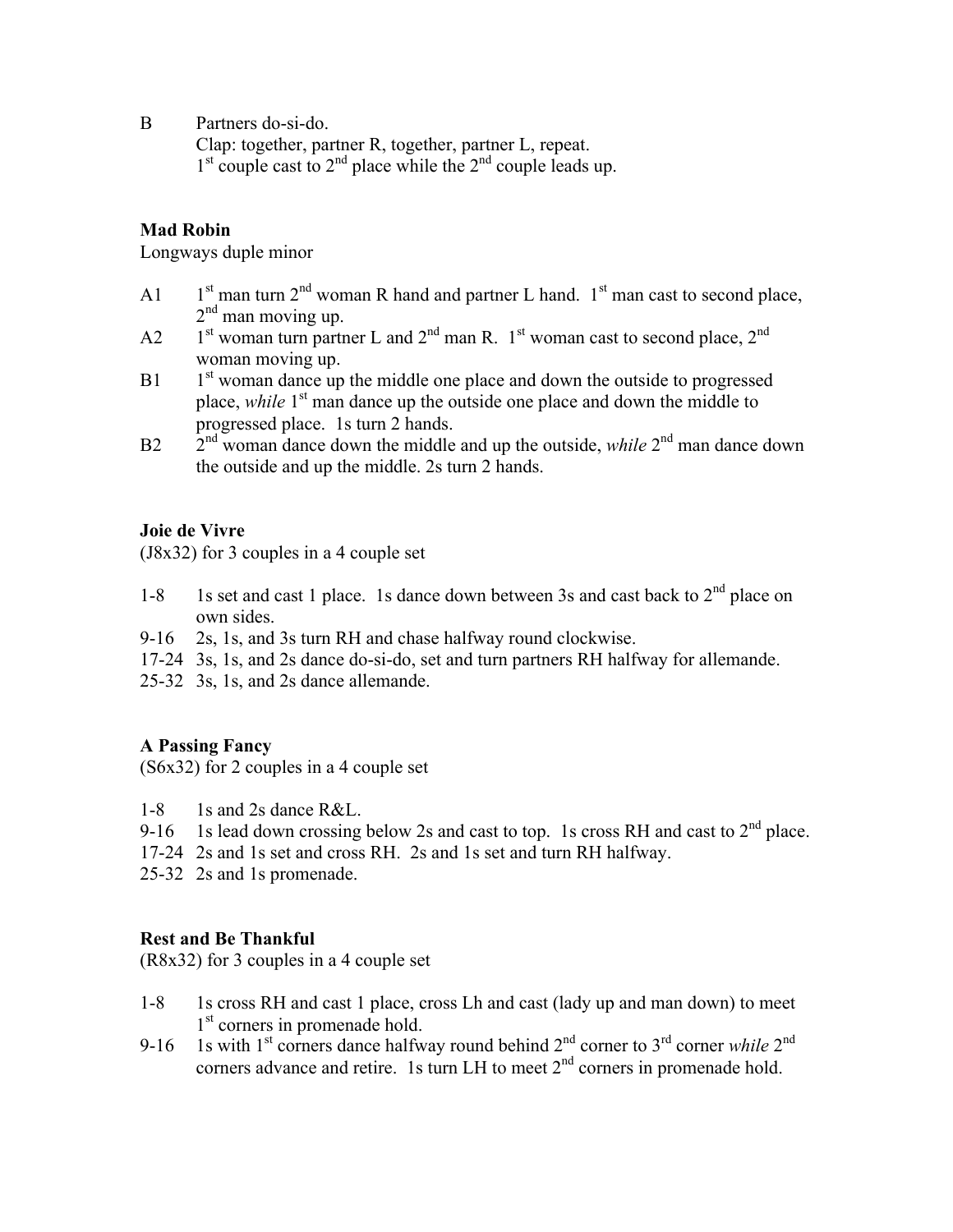- 17-24 1s with 2nd corners dance halfway round to 4th corner *while* 1st corners advance and retire. 1s turn LH to face  $1<sup>st</sup>$  corner.
- 25-32 1s dance half diagonal reel of 4 with  $1<sup>st</sup>$  corners and half reel with  $2<sup>nd</sup>$  corners to end on own sides in  $2<sup>nd</sup>$  place.

## **Turning by Threes**

Three couple circle mixer,  $\frac{3}{4}$ 

- A1 Circle L, turn single L. Circle R, turn single R.
- A2 Back to back with partner (12 steps). Grand chain, 2 changes. Turn the  $3<sup>rd</sup>$ person R hand.
- B Men star L once round. Women star R once round.

Men advance toward the center with two single steps (*step close, step close*). As the men fall back, women advance with two single steps. Women look over R shoulder and gypsy R with this new man  $1/4$  back into the circle.

#### **Off She Goes**

Longways duple minor

- A1 Women fall back while men come forward. All set. Reverse, with women coming forward and men falling back. All set.
- A2 1s change places with half gypsy, set while turning to face neighbor. Turn neighbor two hands once round.
- B1 Off she goes:  $1<sup>st</sup>$  woman take off down the middle with partner following. Back she comes: come back together on proper side into original place.
- B2 Circle L once round. Turn neighbor two hands halfway. All turn single to end taking inside hands with new neighbor.

## **Mr. Beveridge's Maggot**

Longways duple minor

- A 1s cross with half gypsy, face 2s and go back to back with them. 1s turn single coming out of the back to back, R hand turn with the same neighbor. 1s turn L halfway to place.
- B1 1s cross, cast to  $2<sup>nd</sup>$  place with 2s moving up. Partners dance back to back, ending in a line of four facing up (1s in the middle). Up a double for six steps. Fall back for six steps, 1s moving into  $1<sup>st</sup>$  place improper.
- B2 1s figure 8 around 2s (walking). 1s cross and cast (skipping), 2s move up.